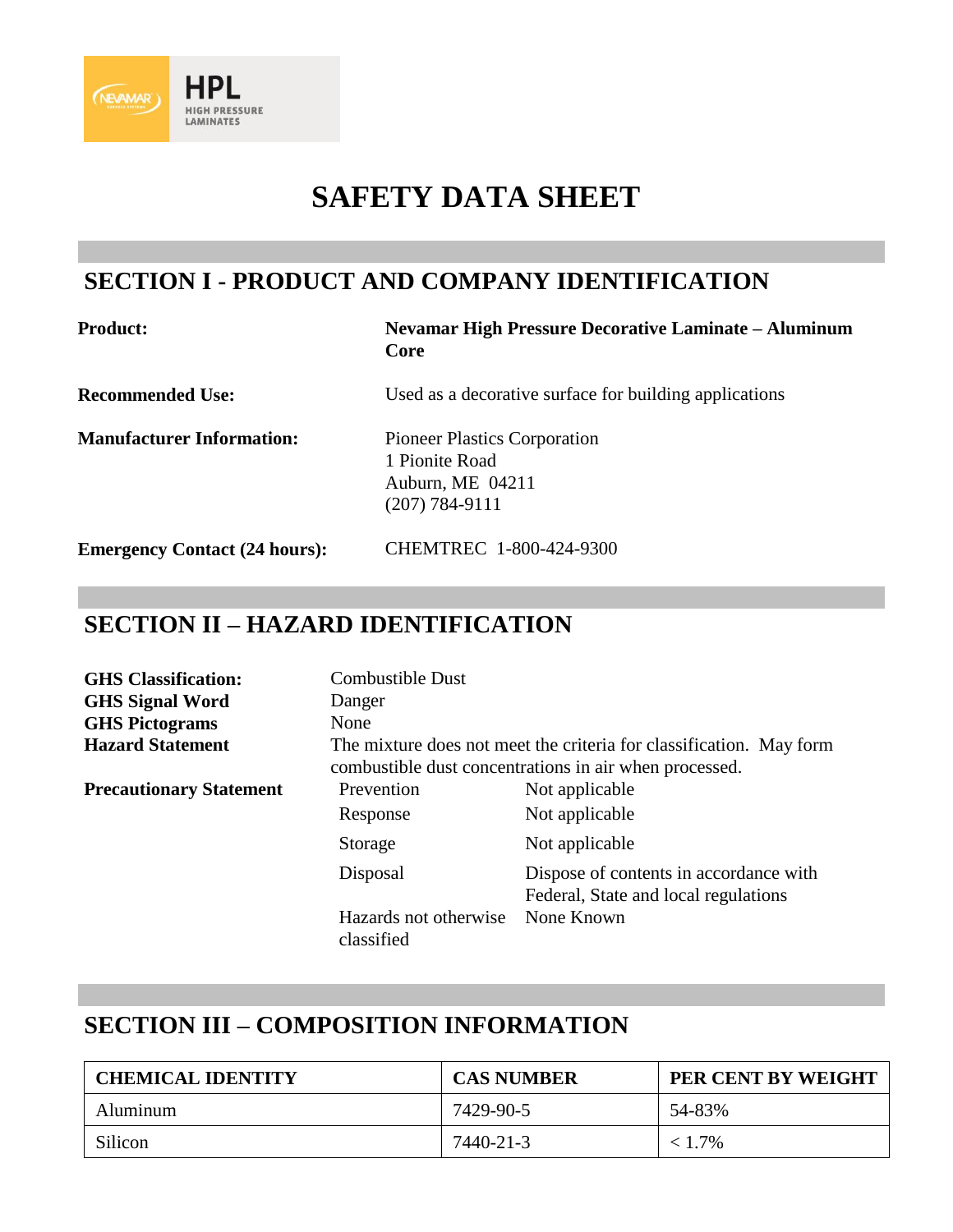| Iron          | 7439-89-6 | $< 1\%$              |
|---------------|-----------|----------------------|
| Zinc          | 7440-66-6 | $< 3.2\%$            |
| Magnesium     | 7439-95-4 | $< 5.1\%$            |
| <b>Nickel</b> | 7440-02-0 | $< 0.1 %$ (impurity) |
| Manganese     | 7439-96-5 | $< 2\%$              |
| Lead          | 7439-92-1 | $< 0.1 %$ (impurity) |
| Chromium      | 7440-47-3 | $< 1\%$              |

# **SECTION IV – FIRST AID MEASURES**

| Inhalation:                                                      | Not expected under normal use. If exposed to dust and<br>fumes from processing: remove to fresh air and keep<br>comfortable for breathing. If experiencing respiratory<br>symptoms after removal to fresh air, call a doctor or<br>other qualified professional. |
|------------------------------------------------------------------|------------------------------------------------------------------------------------------------------------------------------------------------------------------------------------------------------------------------------------------------------------------|
| Eye Contact:                                                     | Not expected under normal use. If exposed to dust and<br>fumes from processing: Flush eyes repeatedly with<br>water. Seek fresh air. If irritation persists, consult a<br>specialist.                                                                            |
| <b>Skin Contact:</b>                                             | Not expected under normal use. If exposed to dust and<br>fumes from processing: Wash affected areas with soap<br>and water. Get medical attention if rash or irritation<br>persists or dermatitis occurs.                                                        |
| Ingestion:                                                       | Not likely to occur under normal conditions of use.                                                                                                                                                                                                              |
| Most important symptoms/effects, acute and<br>delayed:           | Not expected under normal use. If exposed to dust and<br>fumes from processing: Can cause irritation of the<br>upper respiratory tract.                                                                                                                          |
| Recommendations for Immediate Medical<br>Care/Special Treatment: | Keep victim under observation. Symptoms may be<br>delayed.                                                                                                                                                                                                       |

## **SECTION V – FIREFIGHTING MEASURES**

**Extinguishing media:** Use Class D extinguishing agents on small chips or fines. Use coarse water spray on chips, turnings, etc.

> DO NOT USE halogenated extinguishing agents on small chips/fines DO NOT USE water in fighting fires around molten metal.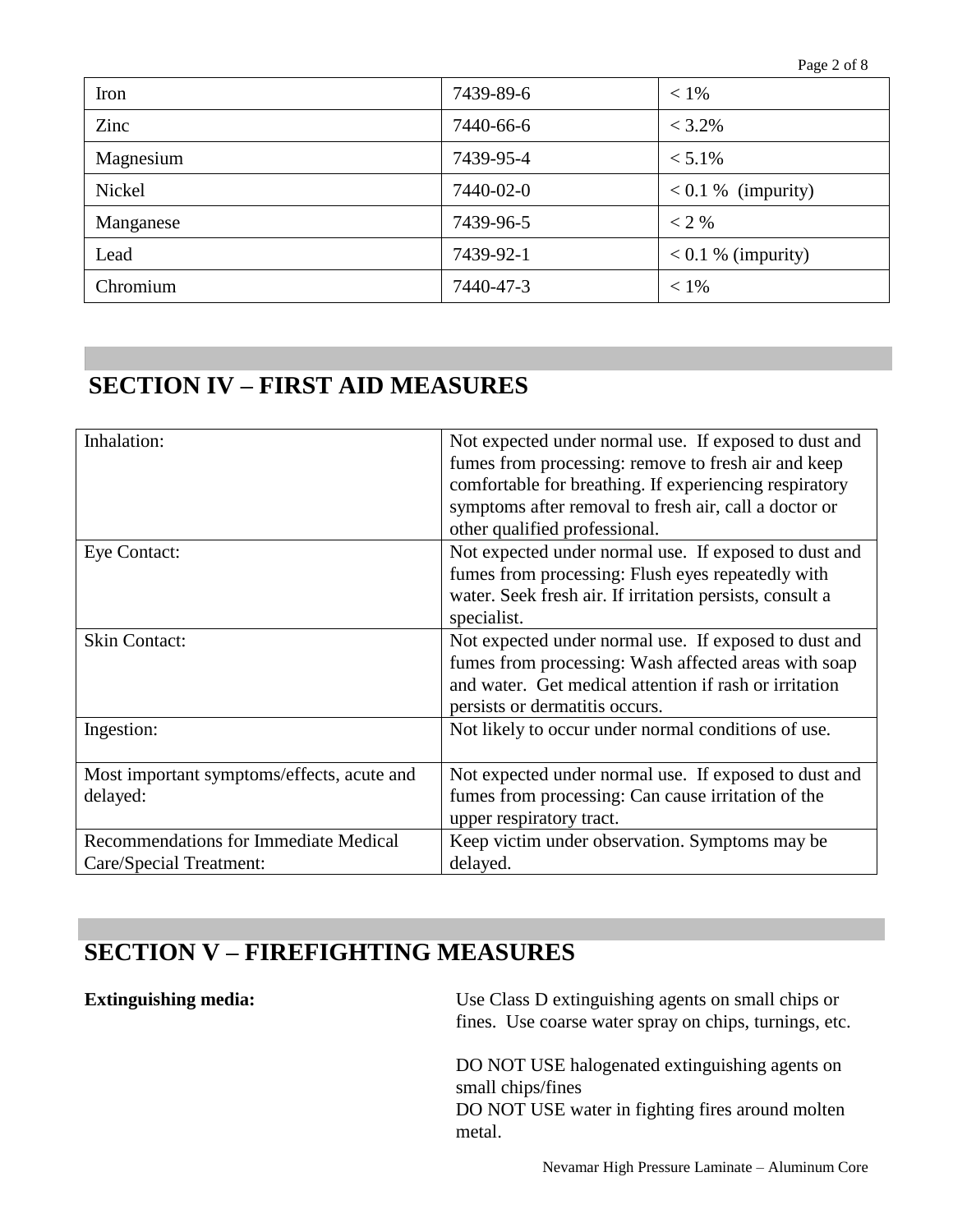| <b>Special Hazards:</b>                         | Dust clouds may be explosive.                            |
|-------------------------------------------------|----------------------------------------------------------|
|                                                 | Chips/fines and dust in contact with water can generate  |
|                                                 | flammable/explosive hydrogen gas                         |
|                                                 | Molten aluminum and water can be an explosive            |
|                                                 | combination. The risk is greatest when there is          |
|                                                 | sufficient molten metal to entrap or seal off the water. |
|                                                 | If confined, even a few drops of water can lead to       |
|                                                 | violent explosion.                                       |
| <b>Recommendations on Protective Equipment:</b> | Firefighters should use appropriate personal protective  |
|                                                 | equipment including self-contained breathing apparatus.  |

#### **SECTION VI – ACCIDENTAL RELEASE MEASURES**

**Personal Precautions/Emergency Procedures:** Avoid generating dust. Avoid contact with skin and eyes. Avoid contact with sharp edges or heated metal. **Environmental Precautions:** No special precautions required. **Clean-up Procedures:** No special procedures required.

#### **SECTION VII – HANDLING AND STORAGE**

**Precautions to be taken in handling and storing:**

Store flat if possible. Avoid excessive heat or humidity. Store dust away from heat and ignition sources. Do not use compressed air to remove dust from equipment.

## **SECTION VIII – EXPOSURE CONTROL /PERSONAL PROTECTION**

**OSHA Permissible Exposure Limits:** 

| Formaldehyde      | TWA: 0.75 ppm                           |
|-------------------|-----------------------------------------|
| $(50-00-0)$       | STEL: $2$ ppm $(15 \text{ min})$        |
| Aluminum          | TWA: $15.0 \text{ mg/m}^3$ (total dust) |
| $(7429-90-5)$     | TWA: 5.0 mg/m <sup>3</sup> (respirable  |
|                   | fraction)                               |
|                   | ACGIH: TWA $1 \text{ mg/m}^3$           |
| Chromium          | TWA: $1 \text{ mg/m}^3$                 |
| $(7440 - 47 - 3)$ | ACGIH: TWA $0.5 \text{ mg/m}^3$         |
| Manganese         | Ceiling (fume): $5 \text{ mg/m}^3$      |
| $(7439-96-5)$     |                                         |
| <b>Nickel</b>     | TWA: $1 \text{ mg/m}^3$                 |
| $(7440-02-0)$     | ACGIH: TWA 1.5 mg/m <sup>3</sup>        |
|                   | (inhalable fraction)                    |
| Silicon           | TWA: $15.0 \text{ mg/m}^3$ (total dust) |
| $(7440-21-3)$     | TWA: 5.0 mg/m <sup>3</sup> (respirable  |
|                   | fraction)                               |
| Lead              | TWA: $0.05$ mg/m <sup>3</sup>           |
| $(7439-92-1)$     |                                         |
|                   |                                         |

Nevamar High Pressure Laminate – Aluminum Core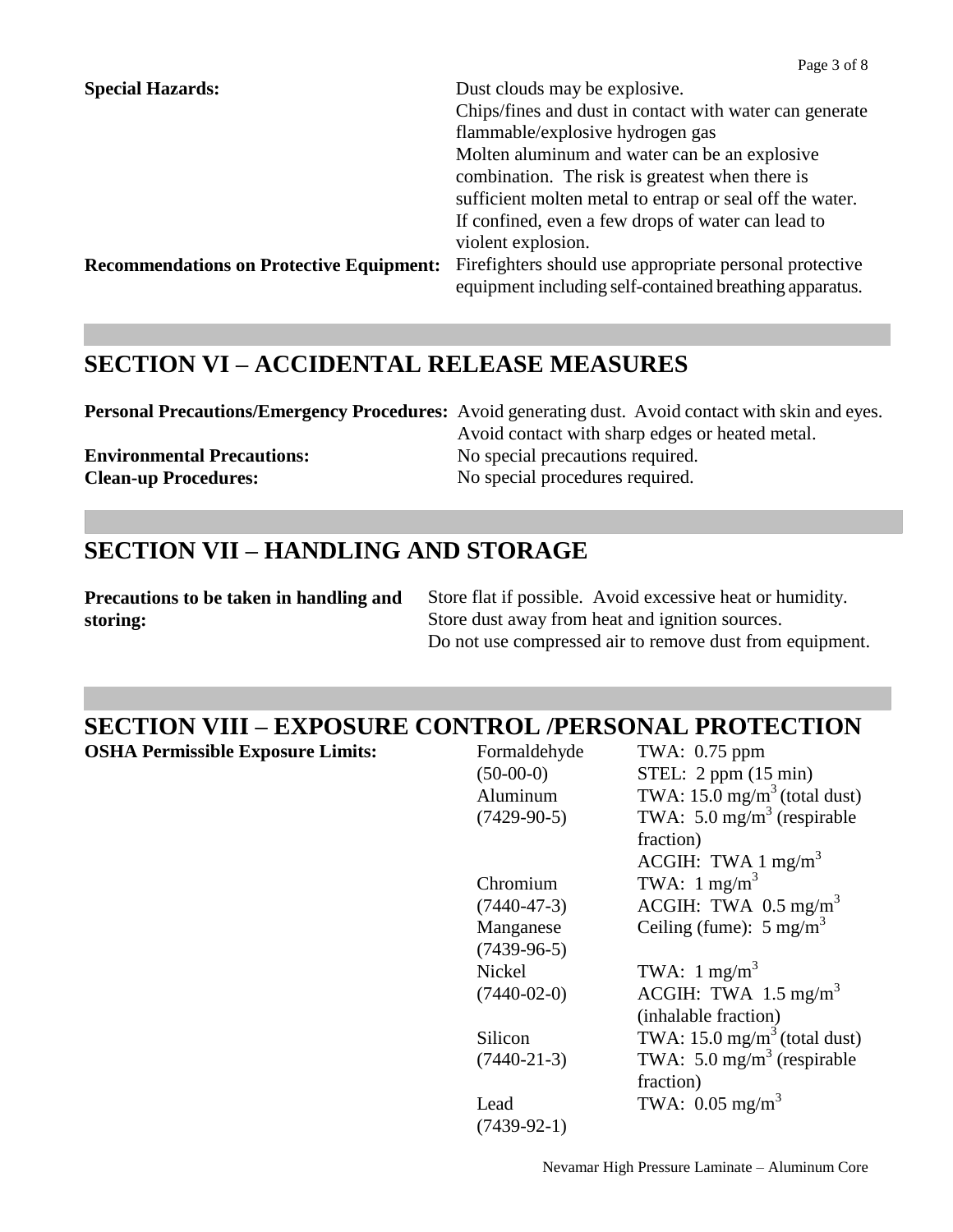|                                         | Page 4 of 8                                             |
|-----------------------------------------|---------------------------------------------------------|
| <b>Ventilation controls:</b>            | Provide adequate general and local exhaust ventilation  |
|                                         | to maintain airborne concentrations below the exposure  |
|                                         | limits. Enclose fabrication operations, where possible, |
|                                         | to minimize dust dispersion into other work areas.      |
| <b>Hand protection:</b>                 | Wear gloves during exposure to dust or frequently wash  |
|                                         | hands to remove residual dust. Also wear gloves when    |
|                                         | handling finished sheets to avoid sharp edges.          |
| <b>Eye protection:</b>                  | Wear ANSI-approved safety glasses or goggles in         |
|                                         | fabrication operations that may generate airborne dust. |
| <b>Respiratory protection:</b>          | None should be required during normal operations.       |
|                                         | Where dust exposures may exceed the regulatory          |
|                                         | standards, respirators should be selected by and used   |
|                                         | under the direction of a trained health and safety      |
|                                         | professional following requirements found in OSHA's     |
|                                         | respirator standard (29 CFR 1910.134) and ANSI's        |
|                                         | standard for respirator protection (Z88.2-1992).        |
| <b>Body protection:</b>                 | No special precautions are required. If exposed to dust |
|                                         | wash with soap and water to remove any material from    |
|                                         | the skin.                                               |
| Foot protection:                        | Safety shoes.                                           |
| <b>General Hygiene/Safety Measures:</b> | Wear protective clothing as necessary to prevent        |
|                                         | contact. Wash soiled clothing immediately.              |

# **SECTION IX - PHYSICAL DATA**

| Appearance:                                   | Rigid, solid sheet with aluminum core.<br>Various |  |  |  |  |
|-----------------------------------------------|---------------------------------------------------|--|--|--|--|
|                                               | thickness and surface colors/patterns.            |  |  |  |  |
| Odor:                                         | <b>Odorless</b>                                   |  |  |  |  |
| <b>Odor Threshold:</b>                        | Not applicable                                    |  |  |  |  |
| pH:                                           | Not applicable                                    |  |  |  |  |
| <b>Melting Point:</b>                         | Not applicable                                    |  |  |  |  |
| <b>Boiling point:</b>                         | Not applicable                                    |  |  |  |  |
| <b>Flash Point:</b>                           | Not applicable                                    |  |  |  |  |
| <b>Flammability:</b>                          | Not applicable                                    |  |  |  |  |
| <b>Lower Explosion Limit:</b>                 | Not available                                     |  |  |  |  |
| <b>Upper Explosion Limit:</b>                 | Not available                                     |  |  |  |  |
| <b>Autoignition:</b>                          | $>450^{\circ}$ F                                  |  |  |  |  |
| <b>Decomposition Temperature:</b>             | Not available                                     |  |  |  |  |
| Vapor pressure:                               | Not applicable                                    |  |  |  |  |
| <b>Specific gravity:</b>                      | >1                                                |  |  |  |  |
| <b>Vapor density:</b>                         | Not applicable                                    |  |  |  |  |
| <b>Partition Coefficient n-octanol/water:</b> | Not applicable                                    |  |  |  |  |
| <b>Viscosity:</b>                             | Not applicable                                    |  |  |  |  |
| Solubility in water (% by weight):            | Insoluble                                         |  |  |  |  |
| Evaporation rate (Butyl acetate $= 1$ ):      | Not applicable                                    |  |  |  |  |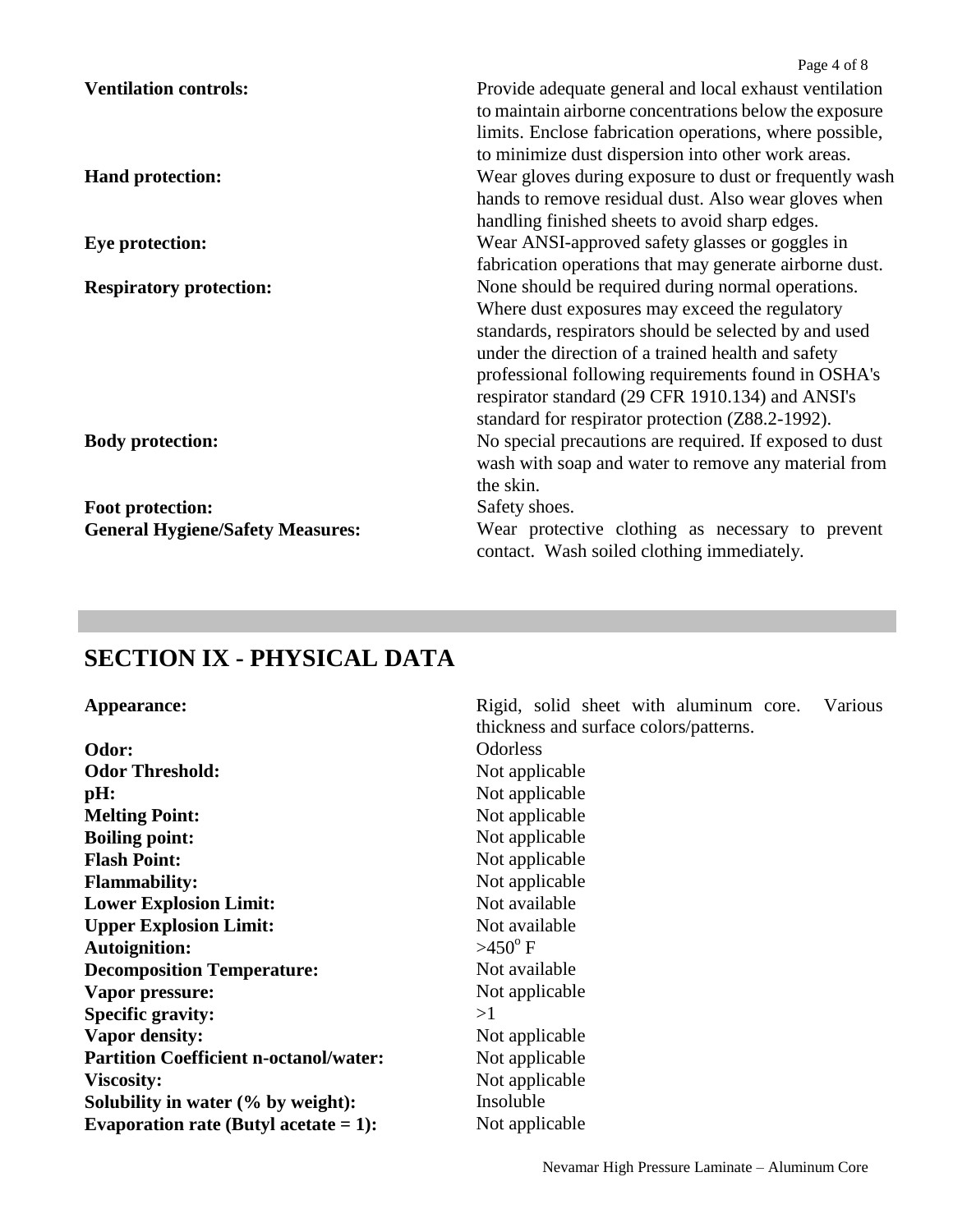#### **SECTION X – STABILITY AND REACTIVITY**

| <b>Reactivity:</b>                           | Stable under normal conditions of storage, use and transport.                                      |  |  |  |
|----------------------------------------------|----------------------------------------------------------------------------------------------------|--|--|--|
| <b>Chemical Stability:</b>                   | Stable under normal conditions of storage, use and transport.                                      |  |  |  |
| <b>Possibility of Hazardous Reactions:</b>   | None Known.                                                                                        |  |  |  |
| <b>Conditions to Avoid:</b>                  | Avoid exposure to open flame. For finely divided aluminum                                          |  |  |  |
|                                              | (e.g. small chips, fines):                                                                         |  |  |  |
|                                              | Slowly generates hydrogen and heat.<br>With Water:                                                 |  |  |  |
|                                              | Water/aluminum mixtures may be                                                                     |  |  |  |
|                                              | hazardous when confined.                                                                           |  |  |  |
|                                              | With Heat:<br>Oxidizes at a rate dependent upon                                                    |  |  |  |
|                                              | temperature.                                                                                       |  |  |  |
|                                              | With Strong Oxidizers: Violent reaction with much                                                  |  |  |  |
|                                              | heat generation.                                                                                   |  |  |  |
|                                              | With Acids and Alkalies: Reacts to generate hydrogen.                                              |  |  |  |
|                                              | With Halogenated Compounds: Halogenated                                                            |  |  |  |
|                                              | hydrocarbons can                                                                                   |  |  |  |
|                                              | react violently                                                                                    |  |  |  |
| <b>Incompatibility (Materials to Avoid):</b> | Molten aluminum can react violently with water, rust, certain<br>metal oxides and nitrates.        |  |  |  |
| <b>Hazardous decomposition products:</b>     | Combustion of the material can release phenols, formaldehyde<br>and oxides of nitrogen and carbon. |  |  |  |

## **SECTION XI- TOXICOLOGICAL PROPERTIES**

| <b>Route of Entry:</b> |  | Skin contact $[X]$ Skin absorption $[ ]$ Eye contact $[X]$ |   |  |
|------------------------|--|------------------------------------------------------------|---|--|
|                        |  | Inhalation [X] Ingestion                                   | X |  |

#### **EFFECTS OF ACUTE EXPOSURE:**

#### **Health Effects associated with ingredients:**

Aluminum dust: Low health risk by inhalation

Manganese dust: Chronic overexposures can cause inflammation of the lung tissues, scarring of the lungs, central nervous system damage, secondary Parkinson's disease and reproductive harm in males

Chromium dust: Can cause irritation of skin, eye and respiratory tract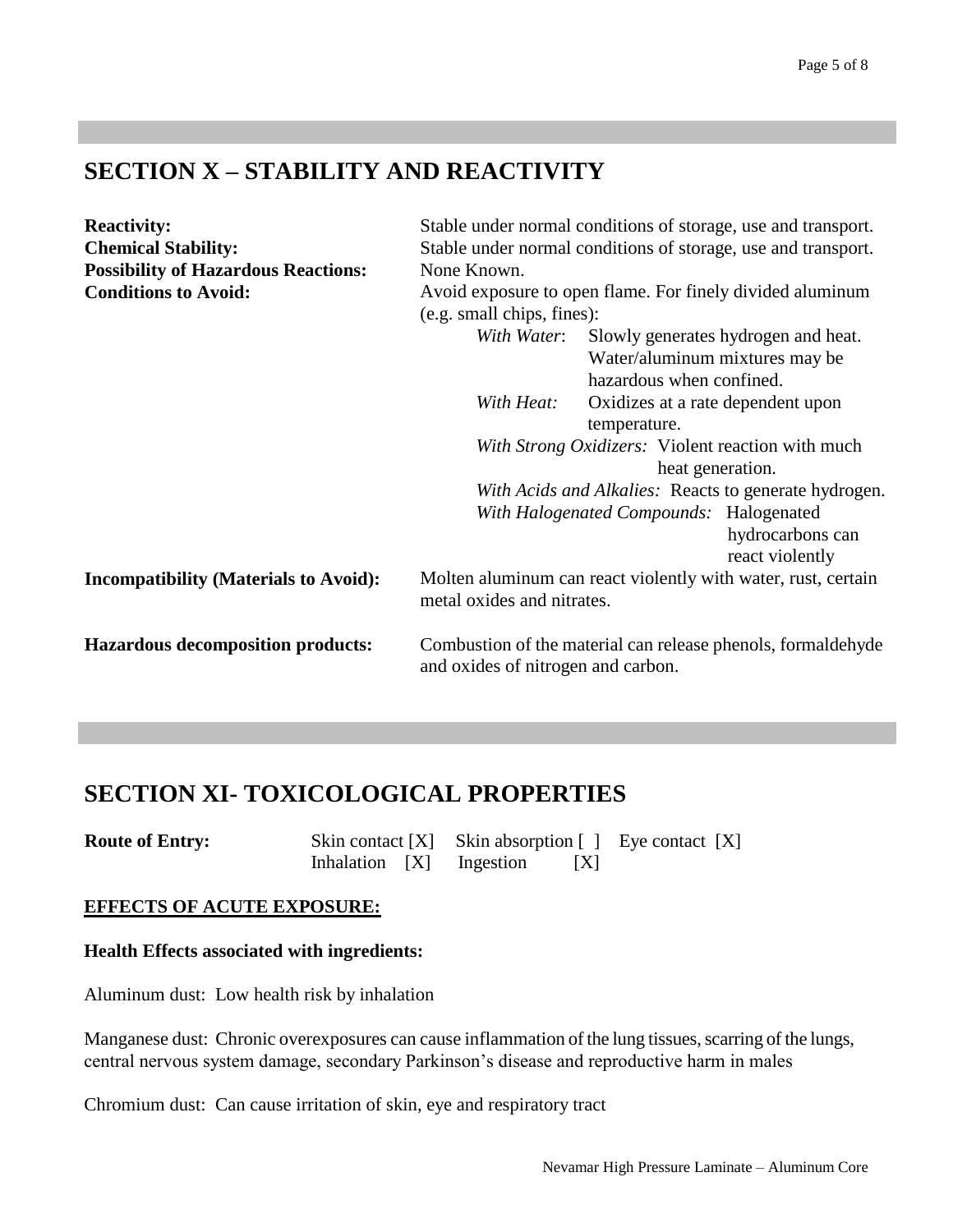Nickel dust: Can cause irritation of eyes, skin and respiratory tract. Chronic overexposures can cause perforation of the nasal septum, inflammation of the nasal passages, respiratory sensitization, asthma, and scarring of the lungs. Listed as possibly carcinogenic to humans by IARC (Group 2B)

Lead dust: Can cause irritation of the eyes and upper respiratory tract. Acute overexposures can cause nausea and muscle cramps. Chronic overexposure can cause weakness in the extremities, abdominal cramps, gastrointestinal tract effects, kidney damage, liver damage, and central nervous system damage, damage to the blood forming organs, blood cell damage and reproductive harm.

| <b>Inhalation:</b>                           | Not considered a problem under normal use. Dust and fumes from processing may                      |                                                                               |  |
|----------------------------------------------|----------------------------------------------------------------------------------------------------|-------------------------------------------------------------------------------|--|
|                                              |                                                                                                    | cause irritation of the upper respiratory tract.                              |  |
| <b>Eye Contact:</b>                          | Not considered a problem under normal use. Dust and fumes from processing may<br>cause irritation. |                                                                               |  |
| <b>Skin Contact:</b>                         | cause irritation.                                                                                  | Not considered a problem under normal use. Dust and fumes from processing may |  |
| <b>Skin Absorption:</b>                      | Not likely to occur.                                                                               |                                                                               |  |
| <b>Ingestion:</b>                            | Not likely to occur.                                                                               |                                                                               |  |
| <b>Toxicity:</b>                             |                                                                                                    | Aluminum dust/fume                                                            |  |
|                                              |                                                                                                    | LD <sub>50</sub> : $>2000$ mg/kg (rat – oral)                                 |  |
|                                              |                                                                                                    | $LC_{50}$ : > 2.3 mg/l (rat-inhalation)                                       |  |
|                                              |                                                                                                    | Nickel dust/fume:                                                             |  |
|                                              |                                                                                                    | LD <sub>50</sub> : >9000 mg/kg (rat – oral)                                   |  |
|                                              |                                                                                                    | Zinc dust/fume:                                                               |  |
|                                              |                                                                                                    | LD <sub>50</sub> : $>630$ mg/kg (rat – oral)                                  |  |
| <b>Irritancy:</b>                            |                                                                                                    | Not available                                                                 |  |
| <b>Sensitization:</b>                        |                                                                                                    | Not available                                                                 |  |
| <b>Carcinogenicity:</b>                      |                                                                                                    | Chromium (VI) compounds - IARC Class 1                                        |  |
|                                              |                                                                                                    | Lead - IARC Class 2B                                                          |  |
|                                              |                                                                                                    | Nickel - IARC Class 1                                                         |  |
| <b>Reproductive toxicity:</b>                |                                                                                                    | Product as shipped does not present a hazard. Dust from                       |  |
|                                              |                                                                                                    | mechanical processing can present a potential hazard due to                   |  |
|                                              |                                                                                                    | lead.                                                                         |  |
| <b>Teratogenicity:</b>                       |                                                                                                    | Not available                                                                 |  |
| <b>Mutagenicity:</b>                         |                                                                                                    | Not available                                                                 |  |
| <b>Toxicologically synergistic products:</b> |                                                                                                    | Not available                                                                 |  |

**Symptoms of Exposure:** No significant reaction to the product is expected.

#### **SECTION XII – ECOLOGICAL INFO**

**Biodegradation and Elimination:** Not readily biodegradable. **Bioaccumulation Potential:** No information available.

**Toxicity:** No information available for finished laminate.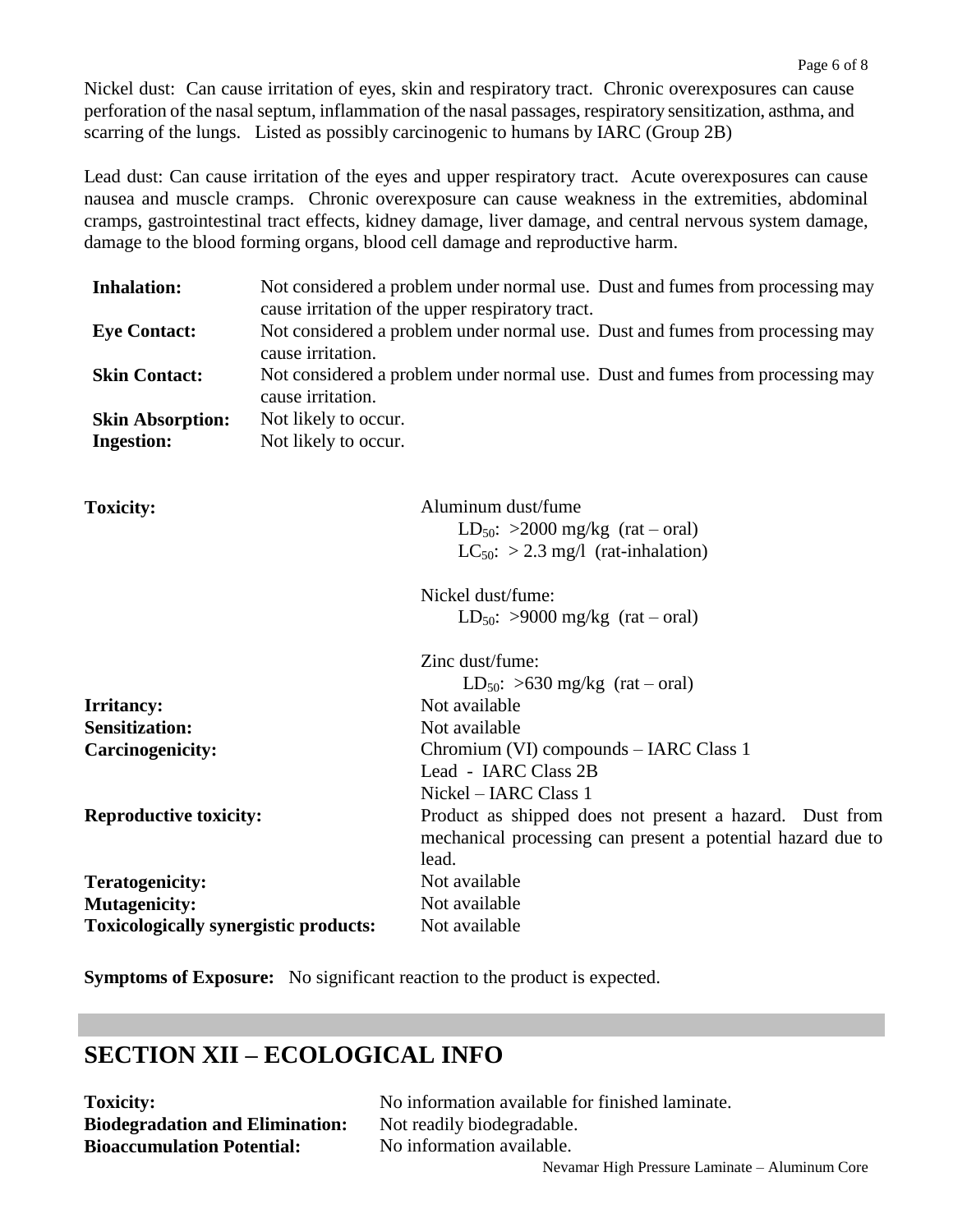#### **SECTION XIII – DISPOSAL CONSIDERATIONS**

| Waste disposal method:    | This product is not considered a hazardous waste under EPA Hazardous Waste<br>Regulations 40 CFR Part 261, however, State and local requirements for waste<br>disposal may differ and should be reviewed.<br>Can be landfilled or incinerated in accordance with local, provincial, state,<br>federal regulations. |  |
|---------------------------|--------------------------------------------------------------------------------------------------------------------------------------------------------------------------------------------------------------------------------------------------------------------------------------------------------------------|--|
|                           |                                                                                                                                                                                                                                                                                                                    |  |
|                           | Do not discharge substance/product into sewer system.                                                                                                                                                                                                                                                              |  |
| <b>Container disposal</b> | Dispose of in accordance with local, provincial, state, federal regulations.                                                                                                                                                                                                                                       |  |

#### **SECTION XIV – TRANSPORT INFORMATION**

| <b>PIN Number</b>        | Not app |
|--------------------------|---------|
| <b>TDG Shipping Name</b> | Not app |
| <b>TDG Hazard Class</b>  | Not app |
| <b>DOT Class</b>         | Not reg |
| IATA                     | Not reg |
| <b>IMDG</b>              | Not reg |

plicable. plicable. blicable. **zulated. Inlated. Indeed.** 

It is the responsibility of the transporting organization to follow all applicable laws, regulations, and rules relating to the transportation of the material.

## **SECTION XV – REGULATORY INFORMATION**

**NFPA Rating:** Health: 1 Flammability: 0 Reactivity: 0 **HMIS Rating:** Health: 1 Flammability: 0 Reactivity: 0

**OSHA (29CFR 1910.1200):** See Section II of MSDS.

**TSCA:** All components are listed on the TSCA Inventory.

**CERCLA RQ:** This product contains the following chemical(s) which have reportable quantities:

Chromium Lead Manganese Nickel Zinc